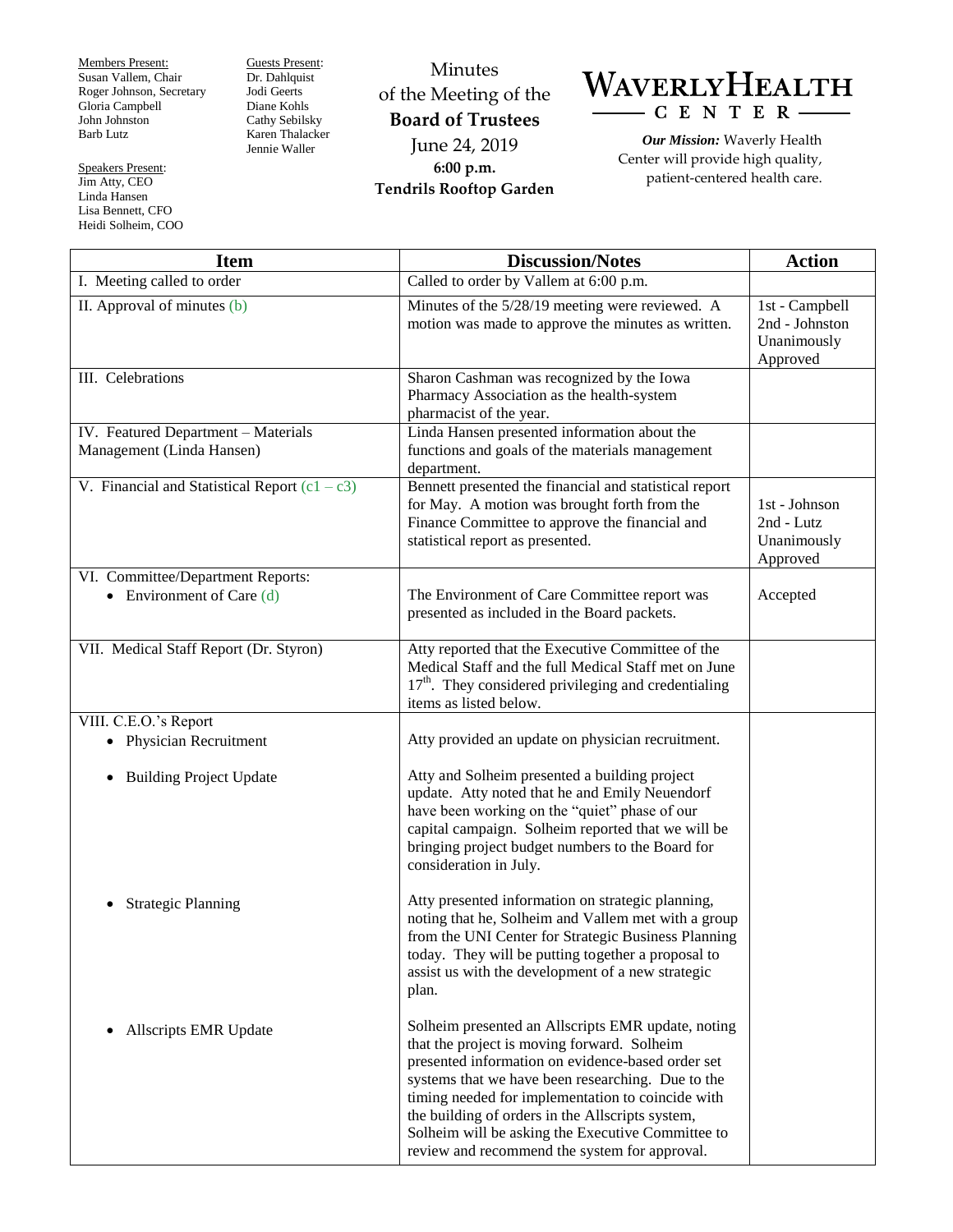|                                                                                                                                                                                                                                                               | Solheim noted that with some adjustments to other<br>areas, the additional cost should still fall within the<br>project budget. Discussion was held regarding the<br>benefits of the system to enhance patient safety and<br>ensure that we are current with evidence-based<br>practices. The consensus of the Board was that the<br>Executive Committee could review and recommend<br>the evidence-based system due to the timing needs of<br>the project. |                                                            |
|---------------------------------------------------------------------------------------------------------------------------------------------------------------------------------------------------------------------------------------------------------------|-------------------------------------------------------------------------------------------------------------------------------------------------------------------------------------------------------------------------------------------------------------------------------------------------------------------------------------------------------------------------------------------------------------------------------------------------------------|------------------------------------------------------------|
| Organizational Chart (e)<br>٠                                                                                                                                                                                                                                 | Atty presented an update to the organizational chart,<br>noting changes in reporting relationships for the<br>Director of Quality Services, Employee & Patient<br>Safety, and Employee Health/Infection Control. A<br>motion was made to approve the revised<br>organizational chart as presented.                                                                                                                                                          | 1st - Lutz<br>2nd - Campbell<br>Unanimously<br>Approved    |
| IX. Old Business                                                                                                                                                                                                                                              |                                                                                                                                                                                                                                                                                                                                                                                                                                                             |                                                            |
| X. New Business<br>• Abbott Laboratories Point of Care<br>Agreement (e1 & e2)                                                                                                                                                                                 | Solheim presented a renewal of a three year Point of<br>Care agreement with Abbott Laboratories. A motion<br>was made to approve the agreement renewal as<br>presented.                                                                                                                                                                                                                                                                                     | 1st - Johnson<br>2nd - Johnston<br>Unanimously<br>Approved |
| Provisional Appointment to Medical<br>$\bullet$<br>Staff:<br>· Joel Dennhardt, Courtesy, Radiology,<br><b>RCI</b><br>· Micaela Rahm, ARNP - Courtesy,<br>Cardiology, CVMS                                                                                     | Privileging items were presented as individually<br>listed at left. All files have been reviewed by the<br>Executive Committee of the Medical Staff. The<br>Executive Committee recommends approval. A<br>motion was made to approve all privileging items as<br>individually considered and recommended by the<br>Executive Committee of the Medical Staff.                                                                                                | 1st - Lutz<br>2nd - Campbell<br>Unanimously<br>Approved    |
| Change in Category:<br>$\bullet$<br>Kerri VanEe, ACNP - Courtesy,<br>Orthopedics, CVMS                                                                                                                                                                        |                                                                                                                                                                                                                                                                                                                                                                                                                                                             |                                                            |
| Resignations from Medical Staff:<br>Michele Barnett, PMHNP-BC -<br>Consulting, Psychiatric and Mental<br>Health, Integrated Telehealth Partners<br>• Warren Spencer, MD - Consulting,<br>Radiology, RCI<br>Claro Palma, MD - Ancillary,<br>Rheumatology, CVMS |                                                                                                                                                                                                                                                                                                                                                                                                                                                             |                                                            |
| New Clinical Privilege Form:<br>٠<br>Gastroenterology $(f)$<br>New/Revised Policies & Procedures:<br>None                                                                                                                                                     | The clinical privilege form, listed at left, was<br>presented for review as included in the Board<br>packets. The privilege form has been reviewed by<br>the Executive Committee of the Medical Staff and is<br>recommended for approval. A motion was made to<br>approve the privilege form as written.                                                                                                                                                    | 1st - Campbell<br>2nd - Johnson                            |
| Finance Committee (g)<br>$\bullet$<br>Capital Request - Vehicle<br>Replacement $(g1 \& g2)$                                                                                                                                                                   | Bennett reported that the Finance Committee met<br>this morning. Minutes from the meetings were<br>included in the Board packets.                                                                                                                                                                                                                                                                                                                           | Unanimously<br>Approved                                    |
|                                                                                                                                                                                                                                                               | Bennett presented a capital request for a vehicle<br>replacement. The request is being brought forth for<br>approval due to being over the budgeted amount. A<br>motion was brought forth from Finance Committee<br>to approve the request for vehicle replacement at a<br>cost not to exceed \$22,240.                                                                                                                                                     | 1st - Lutz<br>2nd - Johnson<br>Unanimously<br>Approved     |